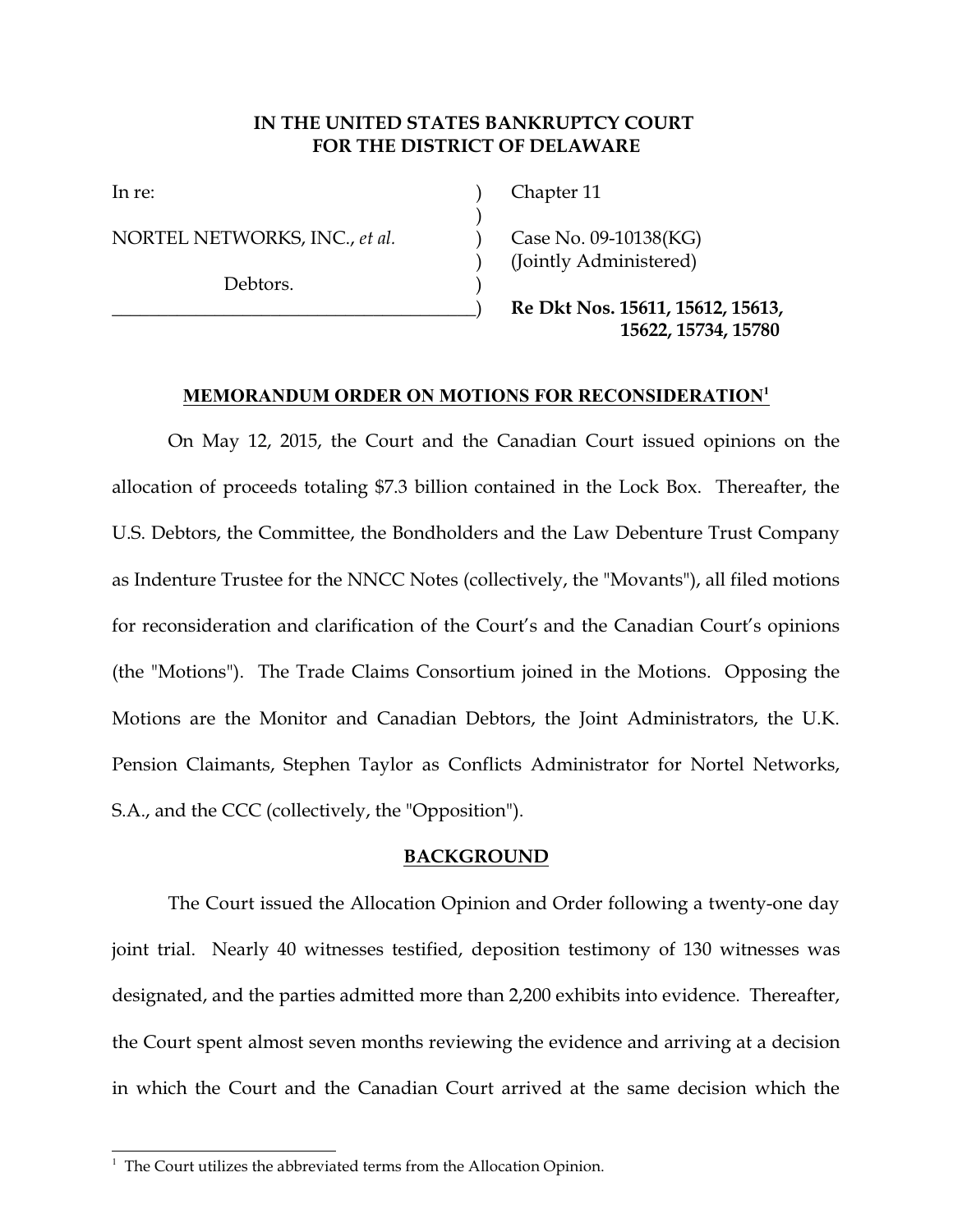Motions now challenge, in part. The Motions claim that the result at which the Courts arrived is inequitable. The points the Motions raise are as follows:

1. Sales Proceeds must be allocated to the U.S. Debtors on account of the allowed Guaranteed Bondholder claims.

2. The sales of Nortel Governmental Solutions Incorporated ("NGS") and DiamondWare, Ltd. ("DiamondWare"), subsidiaries owned exclusively by the U.S. Debtors, should be allocated to the U.S. Debtors.

3. Intercompany Claims are claims between Debtors across different Debtor groups.

4. All settlements are included in the allocation calculation.

5. Sales proceed allocations would be made to specific debtors, not Debtor groups.

6. The Court should establish procedures for the prompt challenge of inflated claims asserted against other estates.

7. The Court should reserve for claims which have not been resolved.

#### **ANALYSIS**

The U.S. Debtors and the other parties filing the Motions rely upon F.R.Civ.P. 59(e) and 60, which Bankruptcy Rules 9023 and 9024 make applicable. Rule 59(e) authorizes the Court to "alter or amend a judgment," and Rule 60 authorizes the Court to "grant relief" for "mistake, inadvertence, surprise or excusable neglect."

The Opposition points out that (1) the Court's Order is not final since it requires the completion of claims processes before calculating a final allocation and (2) the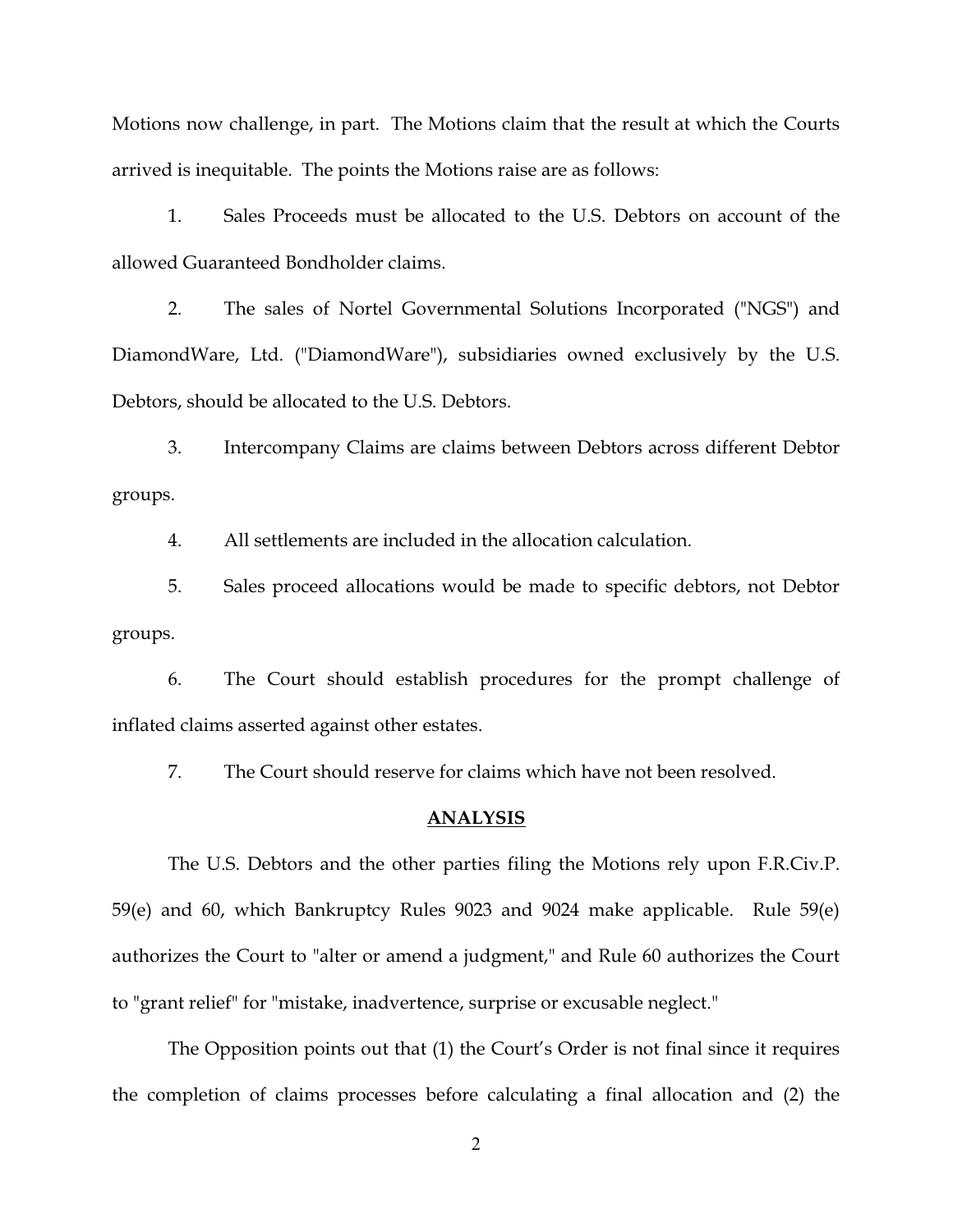Opinion and Order are "extraordinary means of relief." *Sebastian v. Frickel* (*In re Worldspace*), Adv. Pro No. 14-50365 [D.I. 37] (Bankr.D.Del., December 5, 2014) (Walsh, J.). In making their case for reargument, the Movants, and particularly the U.S. Debtors, point among other cases to *In re Hechinger Investment Co. of Delaware*, 303 B.R. 18 (D.Del. 2003). There, the District Court first noted that "[m]otions for reconsideration or reargument should be granted only 'sparingly'." *Id.* at 23 (citing *Karr v. Castle*, 768 F.Supp. 1087, 1090 (D.Del 1991)). The District Court then found that "motions for reconsideration are granted only if it appears that the court has patently misunderstood a party, has made a decision outside of the adversarial issues presented by the parties, or has made an error not of reasoning, but of apprehension." *Brambles USA, Inc. v. Blocker*, 735 F.Supp. 1239, 1240 (D.Del. 1990) (citing *Above the Belt, Inc. v. Mel Bohannan Roofing, Inc.*, 99 F.R.D. 99, 101 (E.D.Va. 1983). The District Court also cited to the more standard requirements for reargument or reconsideration in this Circuit: (1) an intervening change in controlling law, (2) newly discovered evidence, or (3) manifest injustice has occurred. *Max's Seafood Café by Lou-Ann, Inc. v. Quinteros*, 176 F.3d 669, 677 (3d Cir. 1999).

In day-long argument, the parties discussed the pros and cons of the Allocation Opinion. The Court is satisfied that reconsideration or reargument is justified on some of the issues which the parties raised, and not others, as follows.

1. The Bondholder Claims. The Movants complain that "the Allocation Opinion does not provide for the allocation of a single penny of the Sales Proceeds to the U.S. Debtors on account of such Guaranteed Bondholders' claims." U.S. Debtors'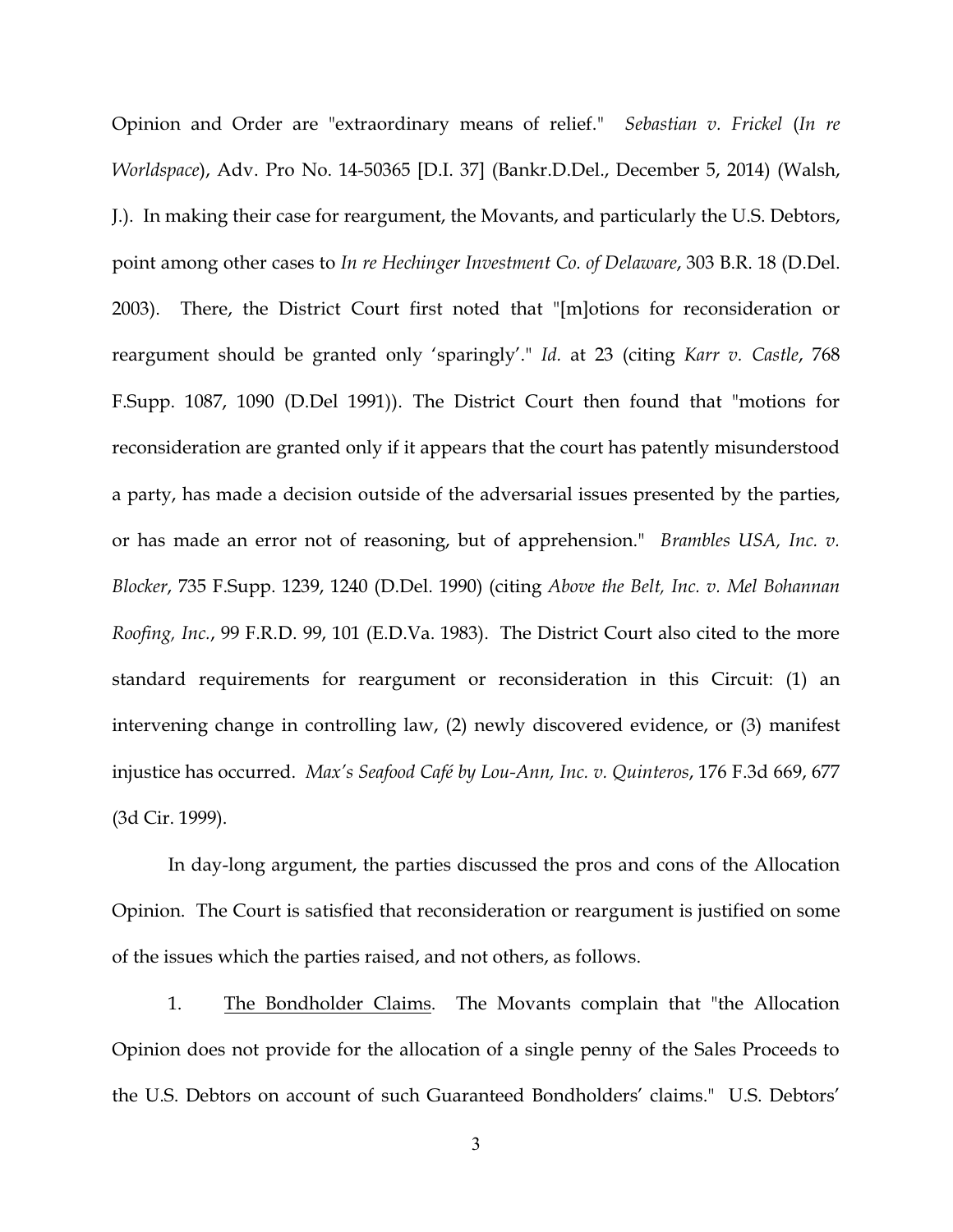Motion at 17. The Allocation Opinion instead makes it clear that the Guaranteed Bondholder claims will not be double counted and it is that claim which gives rise to Movants' plea for reargument. The Court understood the implications of its decision when rendering the Allocation Opinion. Reargument is denied.

2. Increase or Decrease of Claims. The Bondholders ask the Court to clarify its Allocation Order "to state clearly that it did not intend to increase or decrease the value of creditors' claims." Bondholders' Motion at 12. The Court did not intend such a result which would be inconsistent with the Court's Opinion and Order approving the settlement agreement between the U.S. Debtors and the Bondholders (D.I. Nos. 14949 and 14950) and *Ivanhoe Building & Loan Association v. Orr*, 295 U.S. 243 (1935). Therefore, the Court removes from the Allocation Opinion and Order any reference to "shortfall" or similar word. Clarification is granted.

3. NNCC Notes. The Law Debenture Trust Company of New York, as Indenture Trustee for the NNCC Notes, has asked the Court to correct two errors in the Allocation Opinion where the Court left off the last "C" in referring to bonds NNCC issued. The Court will issue a separate order.

4. NGS/DiamondWare Sale. NGS and DiamondWare were non-debtor subsidiaries included in the Enterprise Business Line sale. They were not shared assets and the U.S. Debtors request that the value be returned. The value for both NGS and DiamondWare was proposed by the Canadian Expert at \$110 million. However, the allocation is not ownership based. Accordingly, reargument is denied.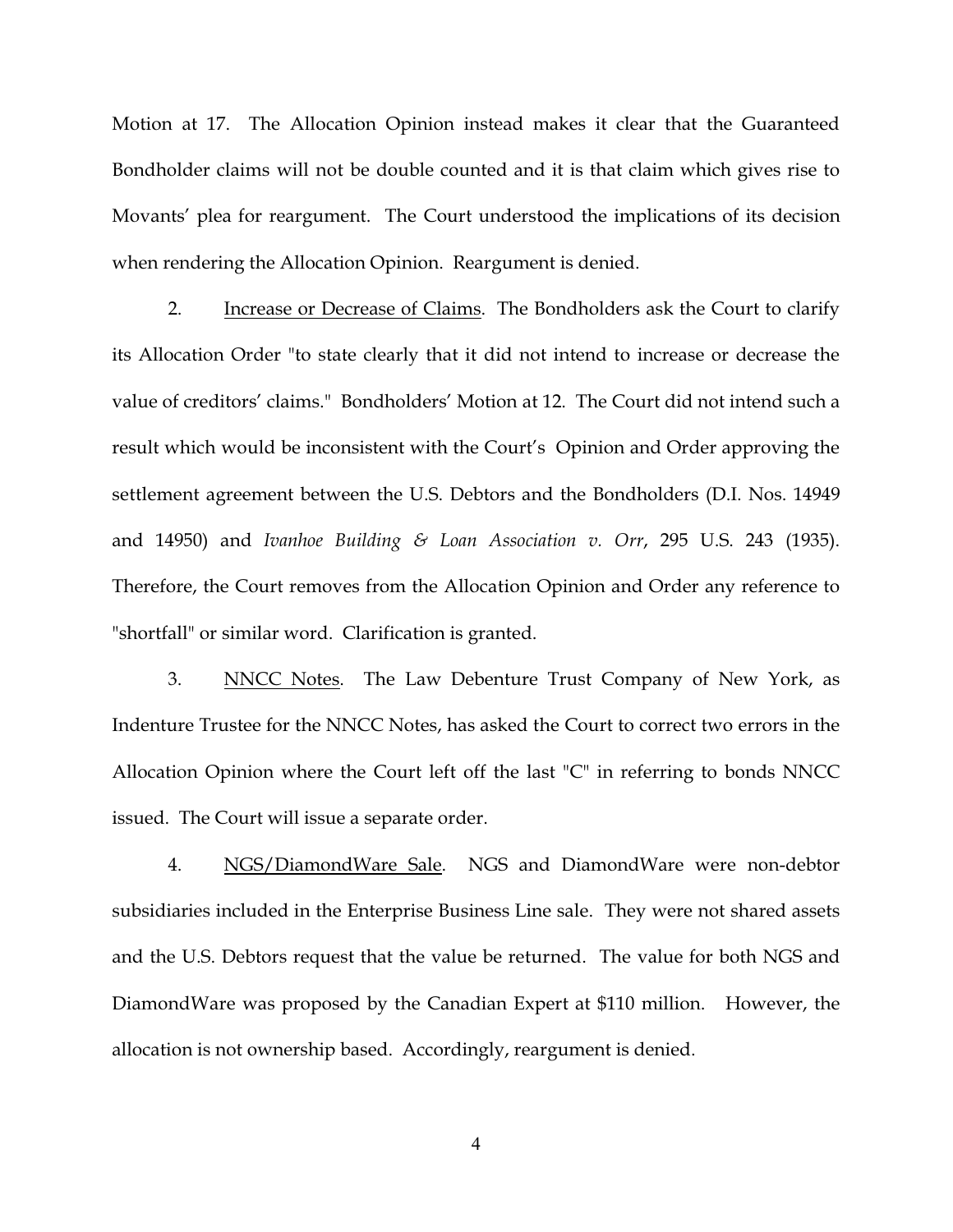5. Intercompany Claims. The Court understands that certain parties are of the view that "intercompany claims" mean across Debtor Groups while others may believe such claims are within, i.e., between individual Debtors. The Allocation Opinion means that "intercompany claims" are between individual Debtors and not Debtor Groups. Clarification is granted.

6. Paid Settlements. The U.S. Debtors seek clarification that "paid settlements are included in the Court's allocation methodology." The Court clarifies that the U.S. Debtors are correct. The Debtors are entitled to receive allocations for prefiling claims paid (not claimed). Clarification is granted.

7. Procedures for Evaluating Claims. In the Allocation Opinion, the Court indicated that it would "resolve any disputed claims to prevent claim inflation." The U.S. Debtors (and others) have asked the Court to clarify "the process and schedule by which the U.K. Pension Claimants' claim will be measured by this Court for purposes of the allocation calculation." U.S. Debtors' Motion at 27. The request for clarification comes too soon for the Court to grant. Clarification is denied.

8. Tax Claims. The U.S. Debtors argue that they be entitled to seek an allocation based on tax claims, including an estimated or reserved amount. Again, they seek clarification. The Court understands the issue to involve post-filing claims which the Allocation Opinion and Allocation Order do not address. Clarification is denied.